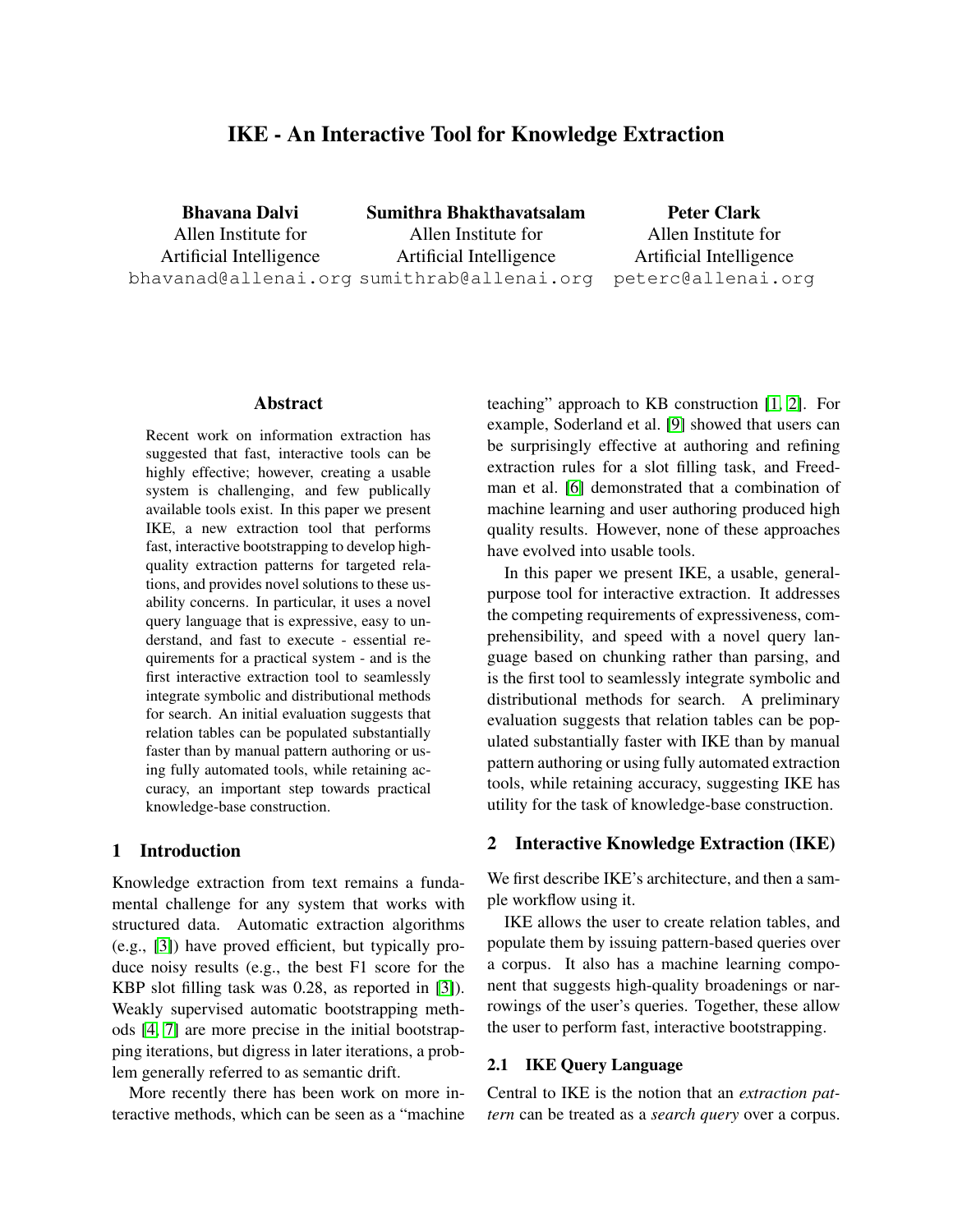| Target Table     | Query                                                                   | <b>☆ Searching 4 Corpora</b> |      |                |                                                                                                                                    |                             | <b>Suggestions</b> |
|------------------|-------------------------------------------------------------------------|------------------------------|------|----------------|------------------------------------------------------------------------------------------------------------------------------------|-----------------------------|--------------------|
| Material-Conduct | (\$Material-Conduct.Material ~5000) absorbs (\$Material-Conduct.Energy) |                              |      |                |                                                                                                                                    | Narrow $\blacktriangledown$ | Broaden -          |
|                  | Add to<br>Material-<br>Conduct                                          | Material                     |      |                | Energy Count Context                                                                                                               | Order by count $\sim$       |                    |
|                  |                                                                         | water                        | heat | 10             | On a warm day water absorbs heat from the environment, lowering<br>the air temperature.                                            |                             |                    |
|                  |                                                                         | ice                          | heat | $\overline{2}$ | For example, ice absorbs heat as it is converted to water but the initial<br>temperatures of the ice and water would be the same ( |                             |                    |
|                  | ٠                                                                       | liquid                       | heat | $\overline{2}$ | Liquid absorbs heat from skin as it changes into a gas.                                                                            |                             |                    |
|                  |                                                                         | refrigerant                  | heat | 2              | Here the cold, liquid refrigerant absorbs heat energy from the<br>surrounding air and turns back into a gas.                       |                             |                    |
|                  |                                                                         | steam                        | heat | $\overline{2}$ | Information on these states is important for calculation how steam<br>absorbs <b>heat</b> and how water interacts with light.      |                             |                    |
|                  |                                                                         | air                          | heat | 1              | The longer the rays of the Sun that strike the Earth, the more the air<br>absorbs <b>heat</b> from the Earth.                      |                             |                    |
|                  |                                                                         | ammonia                      | heat | 1              | Only <b>ammonia</b> absorbs <b>heat</b> better than water.                                                                         |                             |                    |
|                  |                                                                         | carbon<br>dioxide            | heat | 1              | When a molecule of <b>carbon dioxide</b> absorbs <b>heat</b> energy, it goes                                                       |                             |                    |
|                  |                                                                         | carbon                       | heat | 1              | <b>Carbon</b> absorbs <b>heat</b> from the sun.                                                                                    |                             |                    |
|                  | ٠                                                                       | dioxide                      | heat | 1              | When a molecule of carbon <b>dioxide</b> absorbs <b>heat</b> energy, it goes                                                       |                             |                    |

<span id="page-1-0"></span>Figure 1: Use of set expansion to find and select vector-similar phrases in the corpus.

To make this operational, the query language must be both comprehensible and fast to execute. To meet these requirements, IKE indexes and searches the corpus using a chunk-based rather than parse-based representation of the text corpus. The query language supports wildcards, window sizes, POS tags, chunk tags, as well as reference to other predicate tables already constructed. In particular, "capture groups", indicated by parentheses, instruct IKE to catch the matching element(s) as candidate entries in the table being populated. The query language is presented by example in Tabl[e1.](#page-2-0)

### <span id="page-1-1"></span>2.2 Example Workflow

We now describe these features in more detail by way of an example. Consider the task of acquiring instances of the binary predicate conducts(*material*,*energy*), e.g., conducts("steel","electricity"). In IKE, relations are visualized as tables, so we treat this task as one of table population. The user's workflow can be summarized as follows:

- 1. Define the types *material* and *energy*
- 2. Create a two-column table for conducts



Figure 2: IKE interactive bootstrapping work-flow to create Material-Conductivity table

- 3. Use a seed pattern, e.g., X:*material* conducts Y:*energy*, to populate the **conducts** table with pairs (X,Y)
- 4. Repeat:
	- (a) Use the ML-based query suggestor to find additional patterns relating the Xs and Ys, i.e., also expressing conducts.
	- (b) Use those additional patterns to further populate conducts

This is the typical bootstrapping algorithm, here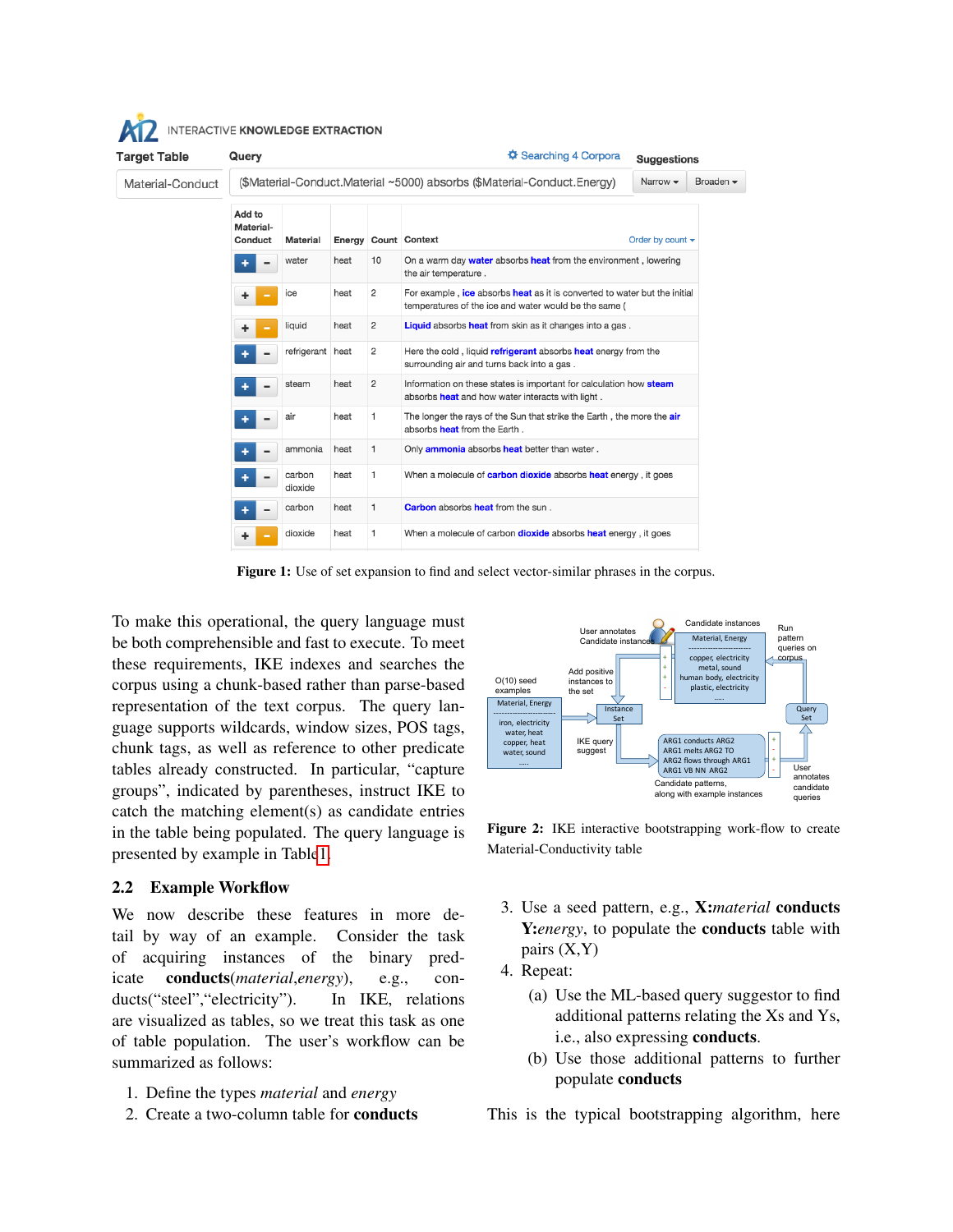| Query                         | Interpretation                    |  |  |  |  |
|-------------------------------|-----------------------------------|--|--|--|--|
| the dog                       | matches "the" followed by "dog"   |  |  |  |  |
| "brown dog"                   | matches the phrase "brown dog"    |  |  |  |  |
| NP grows                      | an NP followed by "grows"         |  |  |  |  |
| (NP) grows                    | Capture NP as an entry in the ta- |  |  |  |  |
|                               | ble's column 1                    |  |  |  |  |
| (NP) conducts (NP)            |                                   |  |  |  |  |
|                               | Capture both NPs as arg1, arg2    |  |  |  |  |
| $(? <$ myGroup $> NP$ ) grows |                                   |  |  |  |  |
|                               | Name the capture group "my-       |  |  |  |  |
|                               | Group"                            |  |  |  |  |
| the $\{cat, dog\}$            | "the" followed by "cat" or "dog"  |  |  |  |  |
| cats and {NN,NNS}             |                                   |  |  |  |  |
|                               | "cats and" followed by NN or      |  |  |  |  |
|                               | <b>NNS</b>                        |  |  |  |  |
| $JJ^*$ dog                    | Zero or more JJ then "dog"        |  |  |  |  |
| JJ+ dog                       | One or more JJ then "dog"         |  |  |  |  |
| JJ[2-4] dog                   | 2 to 4 JJ then "dog"              |  |  |  |  |
| $\log 50$                     | Matches "dog" and the 50 words    |  |  |  |  |
|                               | most distributionally similar to  |  |  |  |  |
|                               | "dog"                             |  |  |  |  |
| . dog                         | Any word then "dog"               |  |  |  |  |
| \$colors                      | Any entry in the single-column    |  |  |  |  |
|                               | "colors" table                    |  |  |  |  |
| \$colors 100                  | same plus 100 most similar words  |  |  |  |  |
| \$flower.color                | Any in the "color" column of      |  |  |  |  |
|                               | "flower" table                    |  |  |  |  |

<span id="page-2-0"></span>Table 1: IKE's Query Language

with a user in the loop. We now describe each of these steps.

### 2.2.1 Define the types *material* and *energy*

To define a type, IKE lets a user build a single column table. For example, for type *material*, the user:

- 1. Creates a single column table called Material.
- 2. Manually adds several representative examples in the table, e.g., "iron", "wood", "steel".
- 3. Expands this set by searching for cosinevector-similar phrases in the corpus, and marking valid and invalid members (Figure [1\)](#page-1-0). The syntax \$material ∼20 denotes the 20 phrases most similar to any existing member in the *material* table, where similar is defined as the cosine vector between the phrase embeddings. The parentheses "()" tells IKE that each result

is a candidate new member for this table.

4. Repeat step 3 until the table adequately characterizes the intended notion of *material*

The process is repeated for the type Energy.

# 2.2.2 Create and Seed the conducts Table

The user next creates a two-column table conducts, and then uses a seed pattern to find initial pairs to populate it, e.g., the pattern

### (\$Material) conducts (\$Energy)

extracts pairs of materials and energies they conduct. The user selects valid pairs to initially populate the table. Invalid pairs (negative examples) are also recorded by IKE.

#### 2.2.3 Bootstrapping to Expand the Table

The user can now bootstrap by invoking the Query Suggestor to find additional patterns (queries) that express the target relation. It does so by searching for narrowings or broadenings of the current query that cover a large number of positive pairs and a few negative pairs in the table so far. The user then clicks on one of these patterns to select and execute it (possibly with edits if desired) to find more instances of the relation, marks good/bad pairs, and expands the table. This process can then be repeated.

Narrowing involves searching the space of restrictions on the current query, e.g., replacing a POS tag with a specific word, whereas the broaden feature generalizes the given user query e.g. replacing a word by its POS tag. In both cases the candidate queries are ranked based on the number of positive, negative, and unlabeled instances it produces. Although the suggested queries can sometimes look complicated with POS and chunk tags within them, the user only has to understand them, not author them from scratch. Hence the required skill set and data analysis workload on the user is significantly reduced. The system still gives control to the user by letting him/her filter/edit the queries, and annotate the extractions in each iteration.

By repeating this process, the user rapidly populates the table with positive examples. Negative examples are also recorded by IKE for use by the Query Suggestor.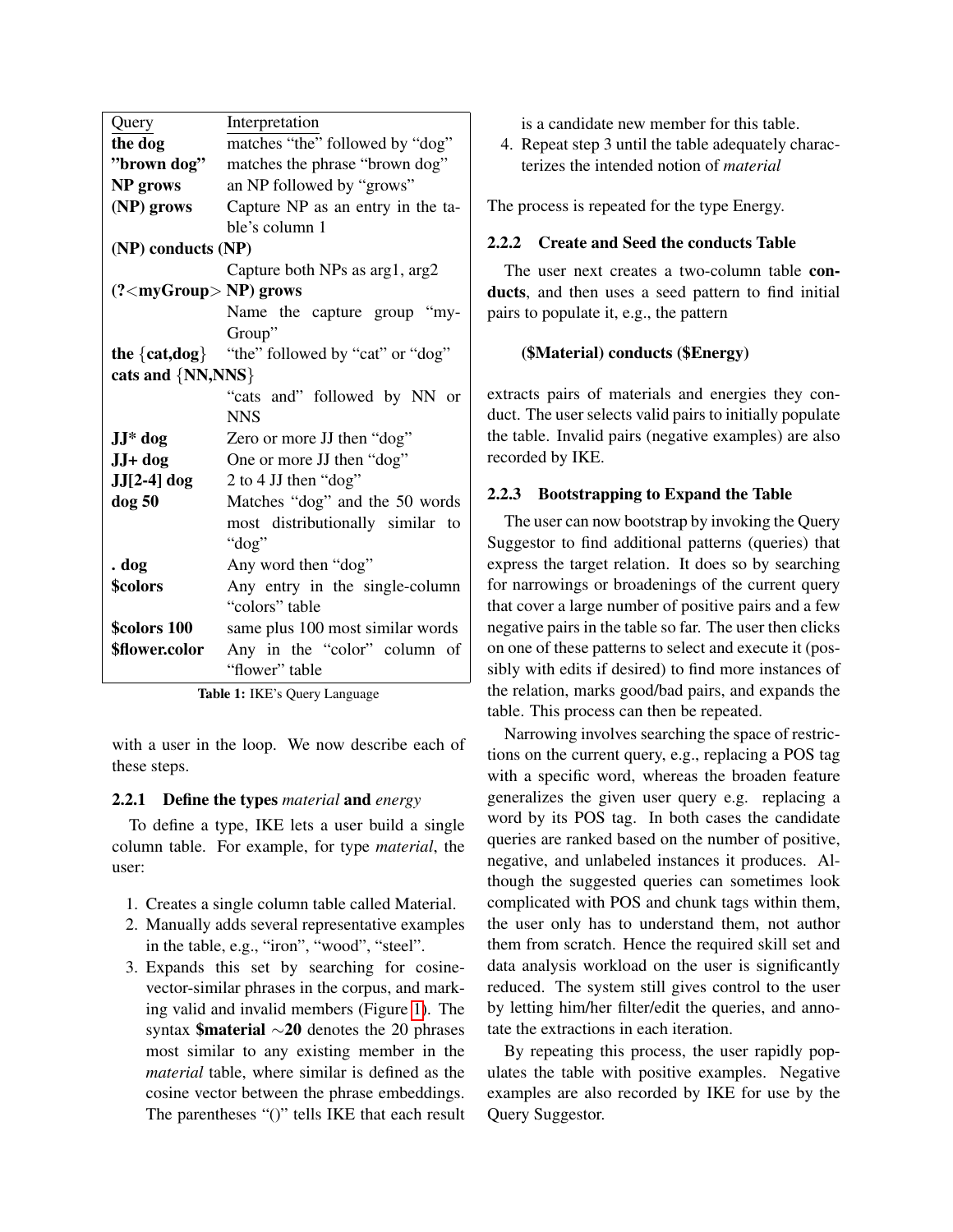### 2.3 Execution Speed

IKE uses BlackLab [\[8\]](#page-4-7) for indexing the corpus. This, combined with the chunk-based representation, results in very fast query execution times (e.g.,  $\leq$ 1 second for a query over 10M sentences), an essential requirement for an interactive system (Table [2\)](#page-3-0).

| Corpus             | # sentences | Avg. query-time (sec.) |
|--------------------|-------------|------------------------|
| Barrons            | 1.2K        | 0.2533                 |
| CK12               | 17K         | 0.2862                 |
| SimpleWikipedia    | 1М          | 0.5296                 |
| Web Subset (small) | 1.5M        | 0.5953                 |
| Web Subset (large) | 20M         | 2.809                  |

<span id="page-3-0"></span>Table 2: Avg. query-times with different sized corpora.

# 3 Experimental Evaluation

#### 3.1 Experiments

Although IKE is still under development, we have conducted a small, preliminary evaluation, comparing it with two other methods for populating relation tables. Our interest is in how these different methods compare in terms of precision, yield and time. The methods compared were:

- *Manual*: The user manually authors and refines patterns (without any automatic assistance) to populate a table.
- *Automatic*: The user provides an initial table with a few entries, and then lets the system bootstrap on its own, without any further interaction.
- *Interactive (IKE)*: Interactive bootstrapping, as described earlier.

The manual system was implemented in IKE by disabling the embedding-based set expansion and query suggestion features. The automatic approach was simulated in IKE by removing both user annotation steps in Figure [2.2,](#page-1-1) and instead adding all patterns and instances that occur at least  $k$  times in the corpus (using  $k = 2$ ).

#### 3.2 Tasks and Datasets

We compared these methods to define and populate two target relations: has-part(*animal*,*bodypart*), and conducts(*material*,*energy*). All methods extract knowledge from the same corpora of science text, consisting of ∼1.5M sentences (largely) about elementary science drawn from science textbooks,

Simple Wikipedia, and the Web. For each relation, two (different) users familiar with IKE were asked to construct these tables. Although this study is small and preliminary, it provides some helpful indicators about the IKE's usefulness.

#### 3.3 Results

| Method    |          | <b>Acquired Patterns</b> | Extractions |          | Time    |
|-----------|----------|--------------------------|-------------|----------|---------|
|           | No. of   | Average                  | Number      | Yield    | in min. |
|           | patterns | Precision                | (total)     | $(+ves)$ |         |
| Manual    |          | 66.7                     | 24          | 16       | 30      |
| Automatic | 108      | 34.4                     | 183         | 63       |         |
| IKE.      | 41       | 59.2                     | 142         | 84       | 20      |

<span id="page-3-1"></span>Table 3: conducts(*material*,*energy*) table: IKE helps the user discover substantially more patterns than the manual method (41 vs. 5), with similar precision and in less time, resulting in the overall highest yield. Fully automatic bootstrapping produced a large number of low precision patterns and overall lower yield than IKE.

| Method    |          | <b>Acquired Patterns</b> | Extractions |          | Time    |
|-----------|----------|--------------------------|-------------|----------|---------|
|           | No. of   | Average                  | Number      | Yield    | in min. |
|           | patterns | Precision                | (total)     | $(+ves)$ |         |
| Manual    | 11       | 21.0                     | 291         | 61       | 40      |
| Automatic | 228      | 3.4                      | 1386        | 48       |         |
| IKE.      | 21       | 57.4                     | 249         | 143      | 30      |

<span id="page-3-2"></span>Table 4: has-part(*organism*,*bodypart*) table: Again, IKE produces the highest yield by helping the user discover substantially more (21) high-precision (57.4%) patterns.

Table [3](#page-3-1) shows the results for building the conducts(*material*,*energy*)table. Most importantly, with IKE the user was able to discover substantially more patterns (41 vs. 5) with similar accuracy (59.2% vs. 66.7%) than the manual approach, resulting in a larger table (84 vs. 16 rows) in less time (20 vs. 30 mins). It also shows that fully automatic bootstrapping produced a large number of low quality (34.4% precision) rules, with an overall lower yield (63 rows). Table [4](#page-3-2) shows similar results for constructing the has-part(*organism*,*bodypart*) table, again IKE having the highest overall yield. Although this is a small study, it suggests that IKE has value for rapid knowledge base construction.

#### 3.4 Future Development

IKE is still under development, with several areas needing further investigation. ... elaborate